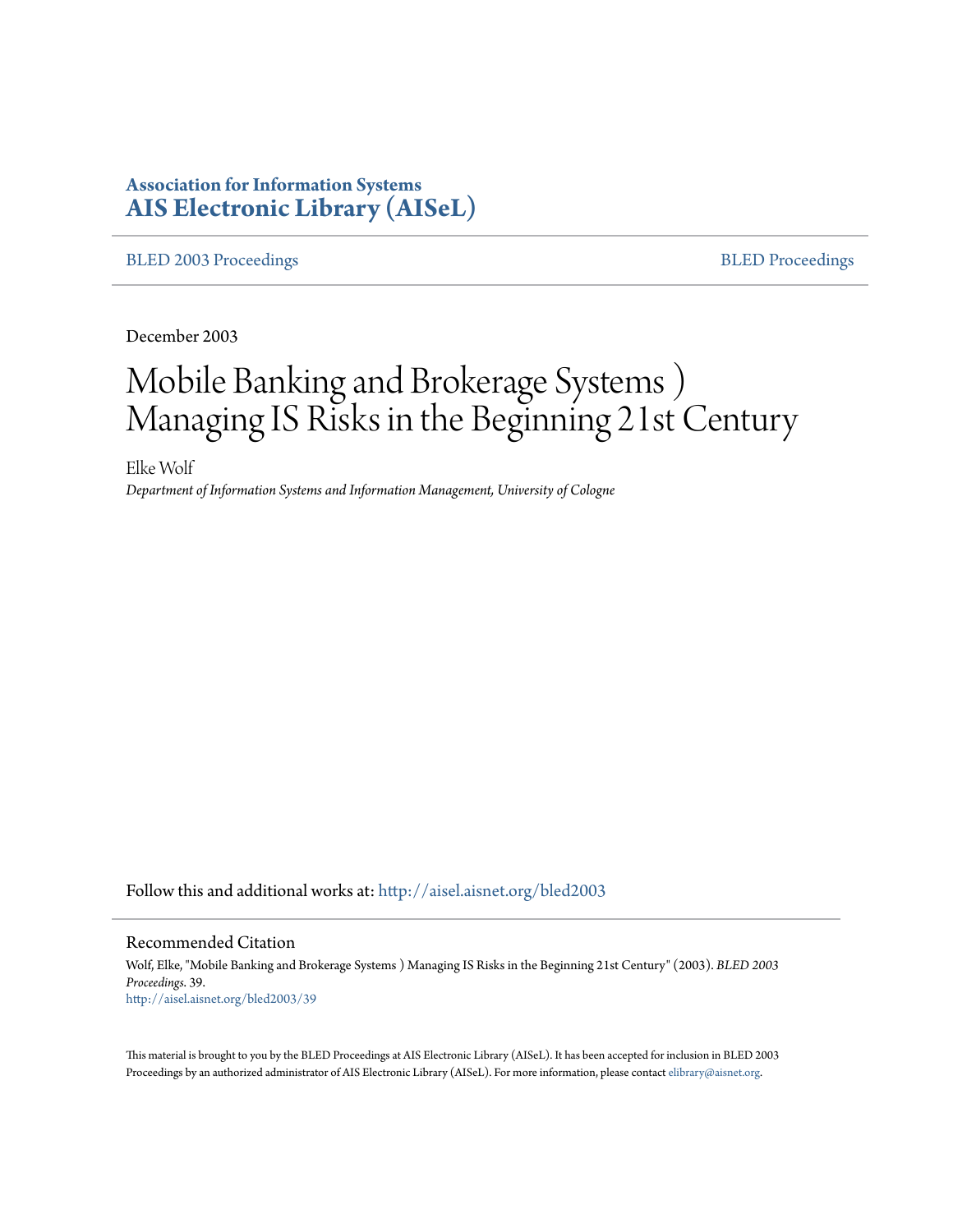## **16th Bled eCommerce Conference**

#### **eTransformation**

Bled, Slovenia, June 9 - 11, 2003

## **Mobile Banking and Brokerage Systems – Managing IS Risks in the Beginning 21st Century**

#### **Elke Wolf**

Department of Information Systems and Information Management, University of Cologne, Germany Wolf@wi-im.uni-koeln.de

#### **Abstract**

*The beginning 21st century makes high demands on industries dealing with new technologies. Starting from an outline of new challenges of the 21st century, the situation of banks being particularly exposed to these conditions is described. The mobile banking channel is focused as one example of banks´ business processes involving new technology. 24 banks are identified from the list of the 100 largest German banks that offer mobile services and an empirical study is conducted in order to explore their first experiences with mobile banking services. These telephone interviews are the first of a three-step research process. For a more in-depth analysis of banks´ IS risks, face-to-face interviews will be conducted in a second step. The research process will be finished with selected case studies about requirements for new methods and tools of banks´ IS risk management. This paper presents selected results of the first research step.* 

*One of the most important aspects for all their decisions has been the high risk dealing with new technology and a lack of established IS risk management guidelines. Examples of such operational risks are considered and a variety of different existing approaches is discussed and analyzed with respect to their potential to minimize risks, though being not explicitly dedicated to risk management. However, new risk management approaches are treated by the industry with a certain reserve. On the basis of that analysis, suggestions for further research are made to develop a practicable operational IS risk management approach.* 

## **1. Challenges and Risks in the Beginning of the 21st Century**

With many companies that were engaged in electronic commerce activities coming down from an almost infinite seeming hype leading to irrational investments, the long-term welfare of a company and its stakeholders have been brought into focus again. Concepts for integrative management (Bleicher 1999) and corporate governance guidelines (Berghe 2002, OECD 1999, Post, Lee and Sachs 2002) provide a basis for monitoring and controlling corporate performance. However, that perspective is often limited to mere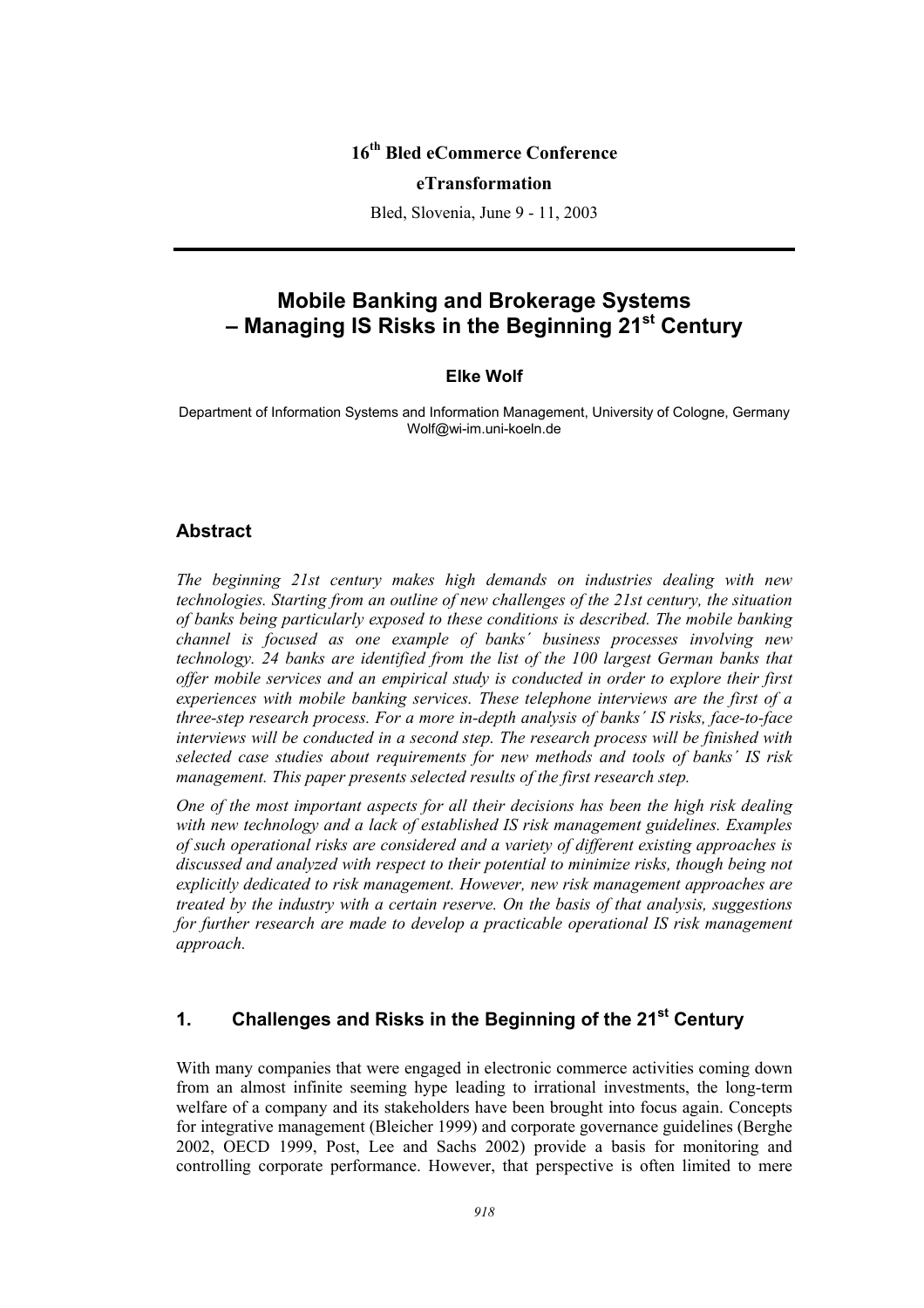financial performance, disregarding losses that can occur due to the way how a company *operates* its business rather than how it *finances* its business.

Traditional companies have increasingly come to realize a certain sustaining value of electronic and mobile business and now put in place the technology and processes to offer mobile services to their customers. Their starting position has been characterized by the advantage of having learned from failures of other companies during the hype while having already a wide experience with system development as well as with a variety of other contact and distribution channels in the context of a multi channel strategy. Much of the learning is simply not transferable to the  $21<sup>st</sup>$  century experiences; though in fact, traditional companies face many challenges of quite a different nature. What are these challenges in particular?

#### **Coinciding changes of market and business conditions at an accelerating pace**

Changing market and business conditions have often been described as a new phenomenon, especially in recent times of globalization; yet they have been shown to be true and perceived as being paradigmatically challenging at every stage of economic and technical progress. However, the particular challenges of the 21<sup>st</sup> century accrue from the *coincidence* of a variety of different changes; for instance:

- intensified competition on a global as well as on a national level;
- increasing volatility of customer needs; and
- augmenting complexity of technology.

Thus, companies find themselves torn in an "acceleration of improvement paradox" with the demands of accelerating and improving processes simultaneously, i.e. minimizing input while maximizing output at the same time, and all this in an increasingly complex and dynamic environment. Since both are competing objectives, coming along with the pressure of reducing costs and time, there are particular risks inherent in strategic and operative management decisions that can lead to performance reductions and losses.

#### **Businesses increasingly dependent on information systems**

In utilizing more and more new technologies, businesses become increasingly dependent on information systems. This makes systems delivery on time and within budget even more important and increases the demands on the practicability and flexibility of project management concepts, methods of software process improvement, and other means of controlling and reducing risks during the development and operation of information systems. Moreover, higher technological complexity leads to increasing interdependencies and interactions in system development and operation on the technical as well as on the organizational-personnel level which hold special sources of error and risks.

#### **Development of information systems becomes more difficult and complex**

Technological progress in most cases implies more difficult and complex development procedures. Mobile application systems, for instance, represent a typical and graphic example as they are, within their species, heterogeneous over three dimensions:

- Degree of innovation,
- Speed of development, and
- Risk.

Dependent on their values in these three dimensions mobile systems require different, i.e. project and situation specific, process models and development procedures (Kemper and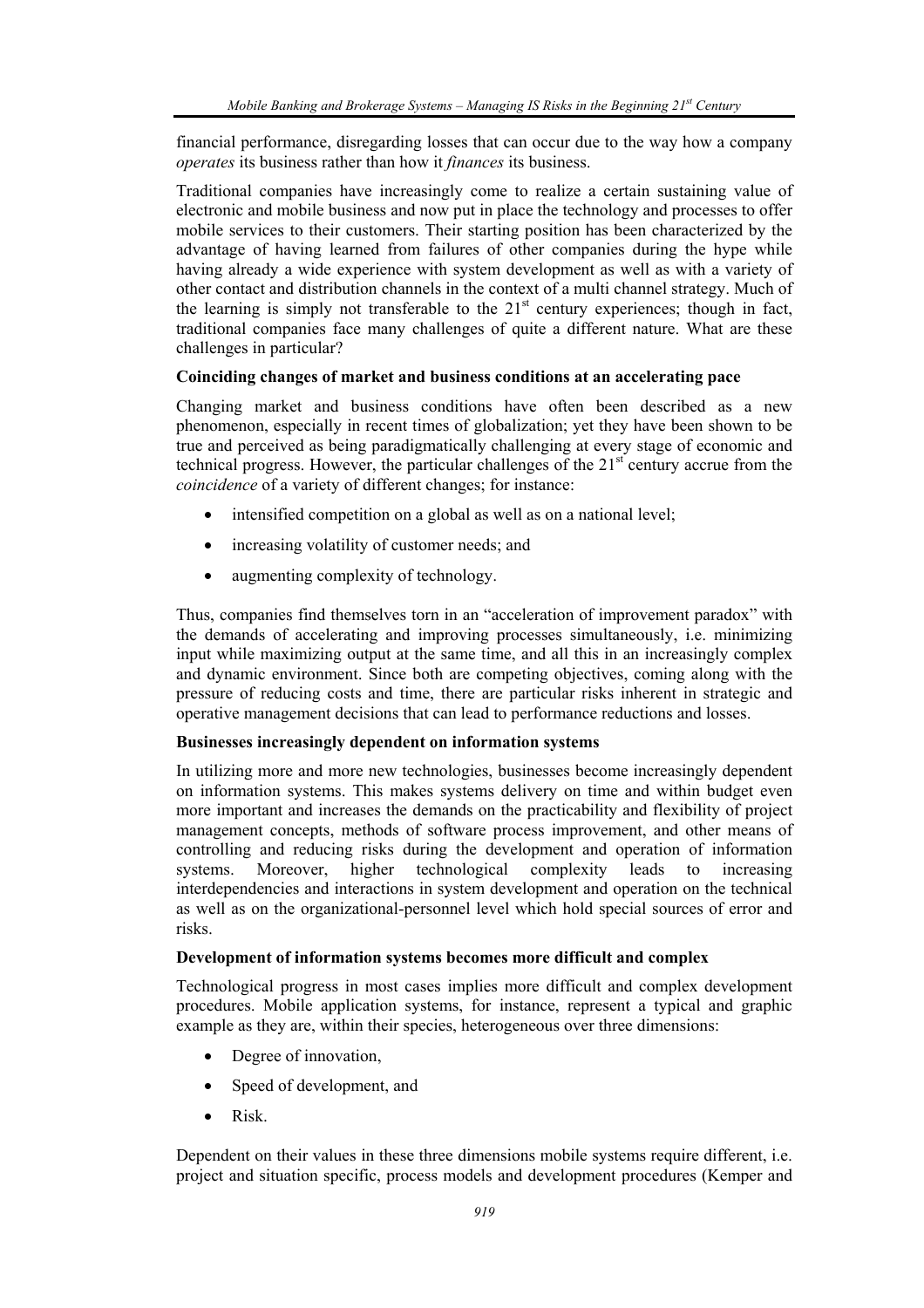Wolf 2002). There are few experiences with user acceptance of the new sort of systems developers can revert to, while customer requirements often cannot be identified in advance and tend to change during the ongoing development project.



*Figure 1: System Dimensions for the Classification of Mobile Applications (Kemper and Wolf 2002)* 

#### **Integration into business processes gains in importance**

Information can only evolve into competitive advantage through chain- and cross-linking of its components. With an increasing number of different existing systems in a company, continuously spreading networks, and rapidly changing technologies the compatibility of new systems with the existing infrastructure becomes crucial. Thus, the management of development projects and the development procedures must be more life-cycle oriented, i.e. focus more on the integration into the existing technical and organizational-personnel infrastructure and particularly on the intertwining with the business processes.

With respect to these aspects, much of what has been learned, particularly in terms of knowledge and skills about technologies and processes, is not applicable to the changed conditions. Business processes based on new technologies within an environment of high competition involve extremely high risk. This is particularly true for the banking industry.

## **2. Banks between Challenges and Risks**

Banks are typical examples of traditional companies facing the above mentioned problems.

First, they are particularly exposed to intensified competition on a global as well as on a national level manifesting itself, for instance, by mergers and takeovers, the so-called "Allfinanz" or "one-stop finance concept", i.e. broadening the set of services far beyond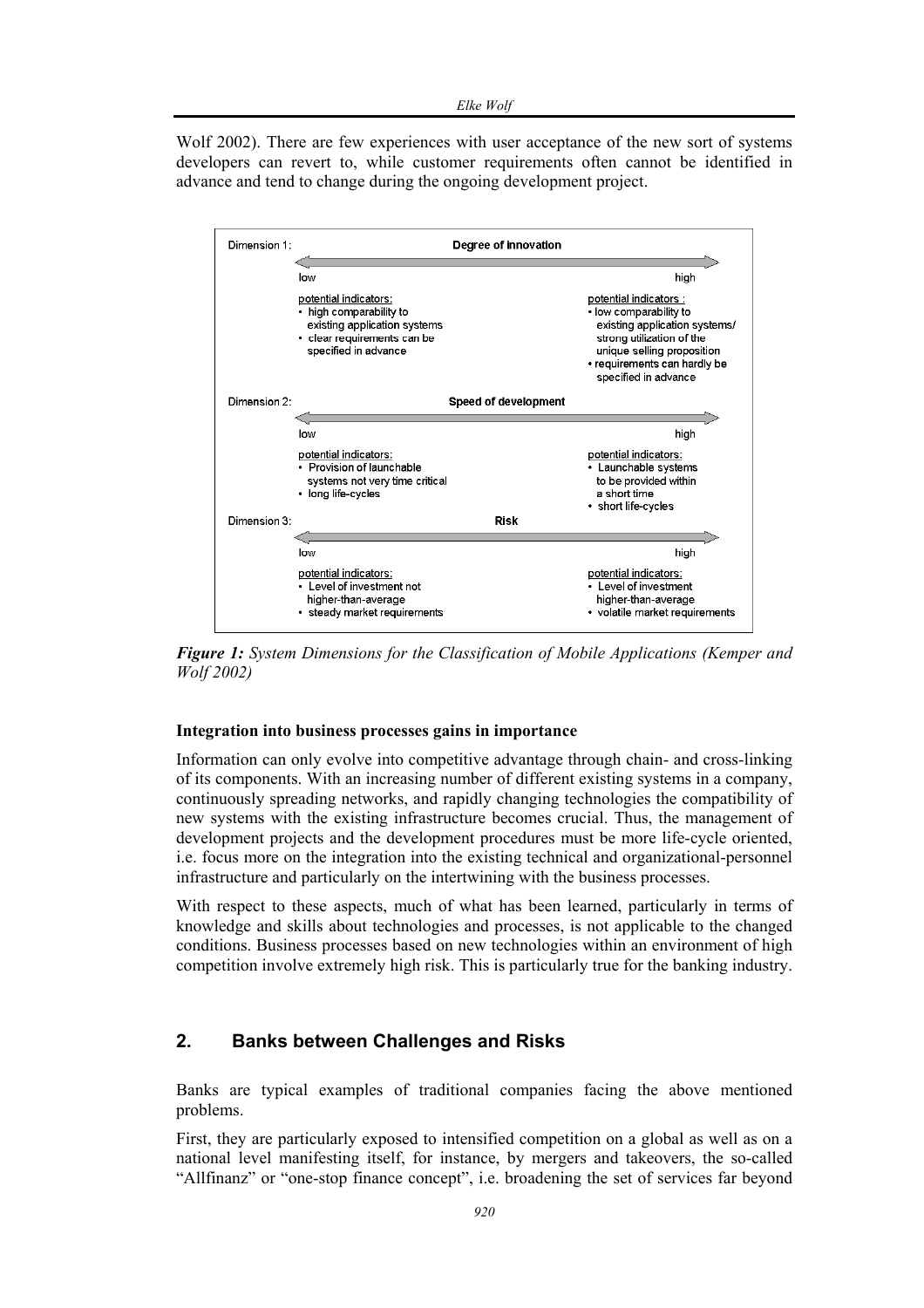the conventional scope (European Central Bank 2002), and by near-banks and non-banks offering financial services (European Central Bank 1999).

Secondly, the sales processing of financial products has always been highly dependent on information and communication technology (ICT) in the back-office, but with new contact and distribution channels, inter-organizational collaboration and internationalization, this dependency is increased significantly.

Thirdly, mobile banking application systems are heterogeneous; that is, dependent on the extent to which they avail themselves of unique selling propositions like ubiquity, localization and "always-on".

Finally, traditional companies offer a variety of touch-points to their customers and often embark on a multi-channel-strategy. This is typically true for banks and other financial service providers.

The European Central Bank (2002) characterizes the structure in the banking sector in its Annual Report 2001 by the following five aspects:

1. a banking consolidation process, indicated by substantially increasing aggregated values of banking mergers and the average size of the transactions since 1990 (see **Table 1**),

|                                    |                               | 1990 - 1997 | 1998 - 2001 | 1990 - 2001 |
|------------------------------------|-------------------------------|-------------|-------------|-------------|
| <b>Total value (EUR millions)</b>  |                               | 201,739     | 333.664     | 535.403     |
| (% of total)                       |                               | 38          | 62          | 100         |
|                                    | (of which %)                  |             |             |             |
|                                    | Domestic/ within industry     | 61          | 66          | 64          |
|                                    | Domestic/ cross-industry      | 17          | 14          | 15          |
|                                    | Cross-border/ within industry | 8           | 13          | 12          |
|                                    | Cross-border/cross-industry   | 14          |             | 9           |
| <b>Average Size (EUR millions)</b> |                               | 412.6       | 1.174.9     | 729.8       |
|                                    | Domestic/ within industry     | 475.8       | 1,345.9     | 861.6       |
|                                    | Domestic/ cross-industry      | 310.5       | 1.131.1     | 549.1       |
|                                    | Cross-border/ within industry | 246.9       | 1.064.2     | 606.5       |
|                                    | Cross-border/cross-industry   | 58.1        | 605.0       | 570.4       |

*Table 1: Merger and Acquisition Activity Involving EU Banks (see European Central Bank 2002)* 

Source: Thomson Financial Securities Services

Notes: Domestic/ cross-border is determined on the basis of the target firm. Cross-industry means deals of banks with non-bank financial institutions. The data cover all deals involving large and medium sized firms (Thomson definitions).

- 2. a process of internationalization, linked to increasing domestic competition and more favourable growth aspects in foreign markets,
- 3. financial conglomerates, with a significant share of cross industry deals and banks increasingly merging with security firms,
- 4. the blurring of traditional borders between banking, insurance and asset management, resulting in increasingly "hybrid" financial products, and
- 5. an increasing use of alternative distribution channels, like independent intermediaries or franchise systems, with banks developing a multi-channel strategy, combining the traditional branch network with the internet (see **Figure 2**).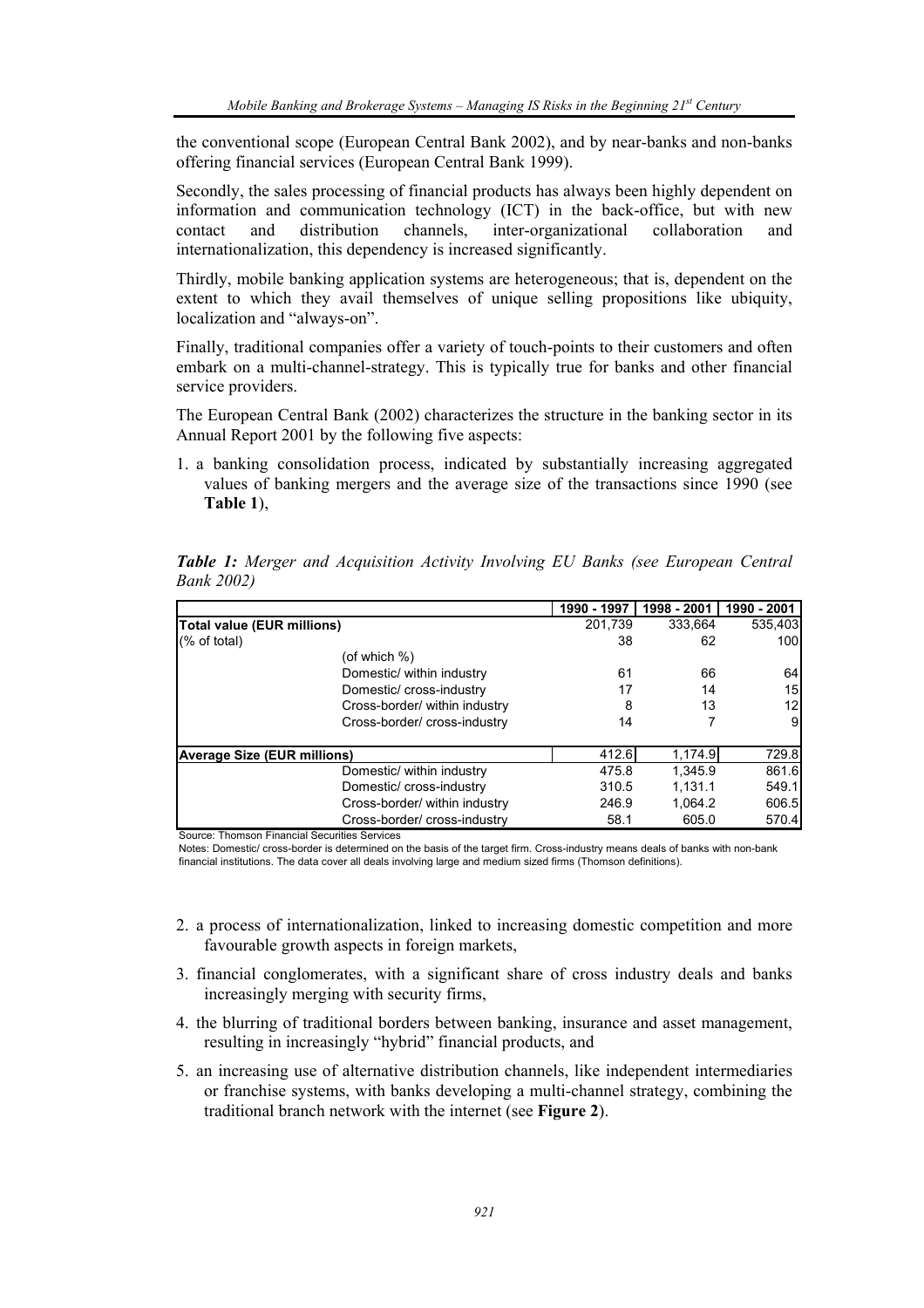



*Figure 2: Multi-channel Strategy* 

All of the five current developments are mainly enabled and supported by information and communication technology (ICT). That confirms and underlines the assumption of an increasing dependency on information systems that is made in Section 0. But, as Gupta, Czernik and Sharma (2001, p. 781) point out: "Bankers must realize that technology in and of itself will not provide the competitive advantage. Banking has been a staid industry for a very long time. Competition is something new that a lot of bankers are trying to counter by throwing money at technology. The successful banks will be the ones that will recognize the potential of operations as a strategic weapon".

Thus, banks are strategically caught in a difficult situation which is to be decided without losing time and being left behind. On the one hand, "consumers […] will demand true anywhere, anytime access, and the most successful players in retail banking will offer wireless Internet banking facilities as part of an integrated financial service distribution system." (Wright 2002).

On the other hand, it is essential that ICT development is consistently incorporated into banks´ overall strategies, and technology investments require a well-designed strategy that needs to be effective against high strategic risks like

- "excessive investment in particular products/services that are not accepted by customers or in technical solutions which become rapidly outdated;
- an unexpectedly long time-lag to generate the planned returns on ICT investments; and
- excessive competition for the most profitable consumer segment, as many banks may concentrate – when promoting the remote channels – on the same group of customers".

(European Central Bank, 1999, p. 34).

The European Central Bank points out that the latter risk could affect particularly second mover banks which make the related ICT investments later than their competitors, so that the gap between successful and unsuccessful banks in this field might widen in the longer term. Facing digitalization and cannibalization as the biggest strategic challenges, building alliances is the most important strategic task for the "old economy" (Arnold, Eßig and Kemper 2001) like banks and most financial service providers.

Due to these strategic implications, the decision about ICT investments and their realizations might determine the rise or demise of a bank. All the more important it is,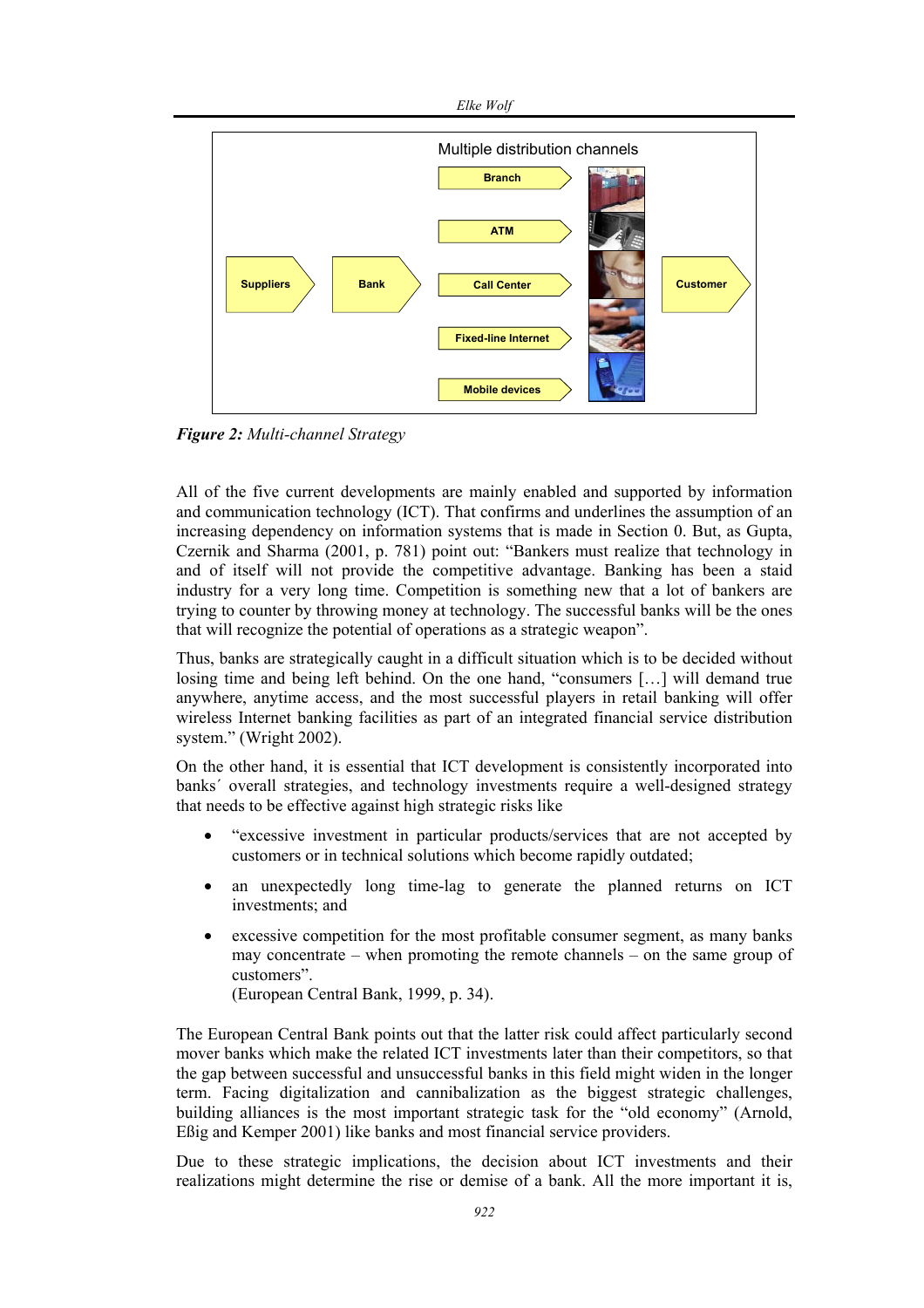therefore, to acquire knowledge about the new technologies like mobile application systems, and to gain insight into the risks of their development and operation. Yet, in addition, in a sector characterized by ongoing concentration processes and internationalization, the management of risks is a forever growing prerequisite for sustaining the long-term welfare of the company and its stakeholders.

## **3. Mobile Banking and Brokerage Systems - Empirical Results**

Mobile devices provide banks a new touch point and distribution channel to offer anytime, anywhere banking and brokerage services to their customers. This is one of the few kinds of mobile applications that enjoy a rather high acceptance (Seibt, Ingerfeld and Lee  $2002^1$ ). Thus, banks have gained early experience with the development and operation of mobile information systems.

Since the field of mobile banking has not yet been scrutinized in depth, standardized quantitative methods are not appropriate for investigations. Instead, an early exploration needs a qualitative methodological approach; in this particular case, telephone interviews have been conducted to acquire first knowledge about banks´ experiences with mobile services as one example of business processes enabled by new technology and involving high IS risks. For a more in-depth analysis of banks' IS risks, face-to-face interviews will be conducted in a second step. The research project will be completed with selected case studies about requirements for new methods and tools of banks´ IS risk management. In the following, selected results of the series of telephone interviews are presented.

On the basis of an internet research of the websites of the 100 largest German banks and financial service providers<sup>2</sup>, 24 banks have been identified that offered mobile services to their customers (see Table 2). The main results of the telephone interviews revolve round the aspects

**Features** 

l

- Objectives.
- Main requirements,
- Problems and weaknesses, and
- Planning and prospects

of the mobile banking services.

<sup>&</sup>lt;sup>1</sup> For the proceedings of the M-Business Conference 2002 see MobiCom 2002

<sup>&</sup>lt;sup>2</sup> In the following all of them are called "banks".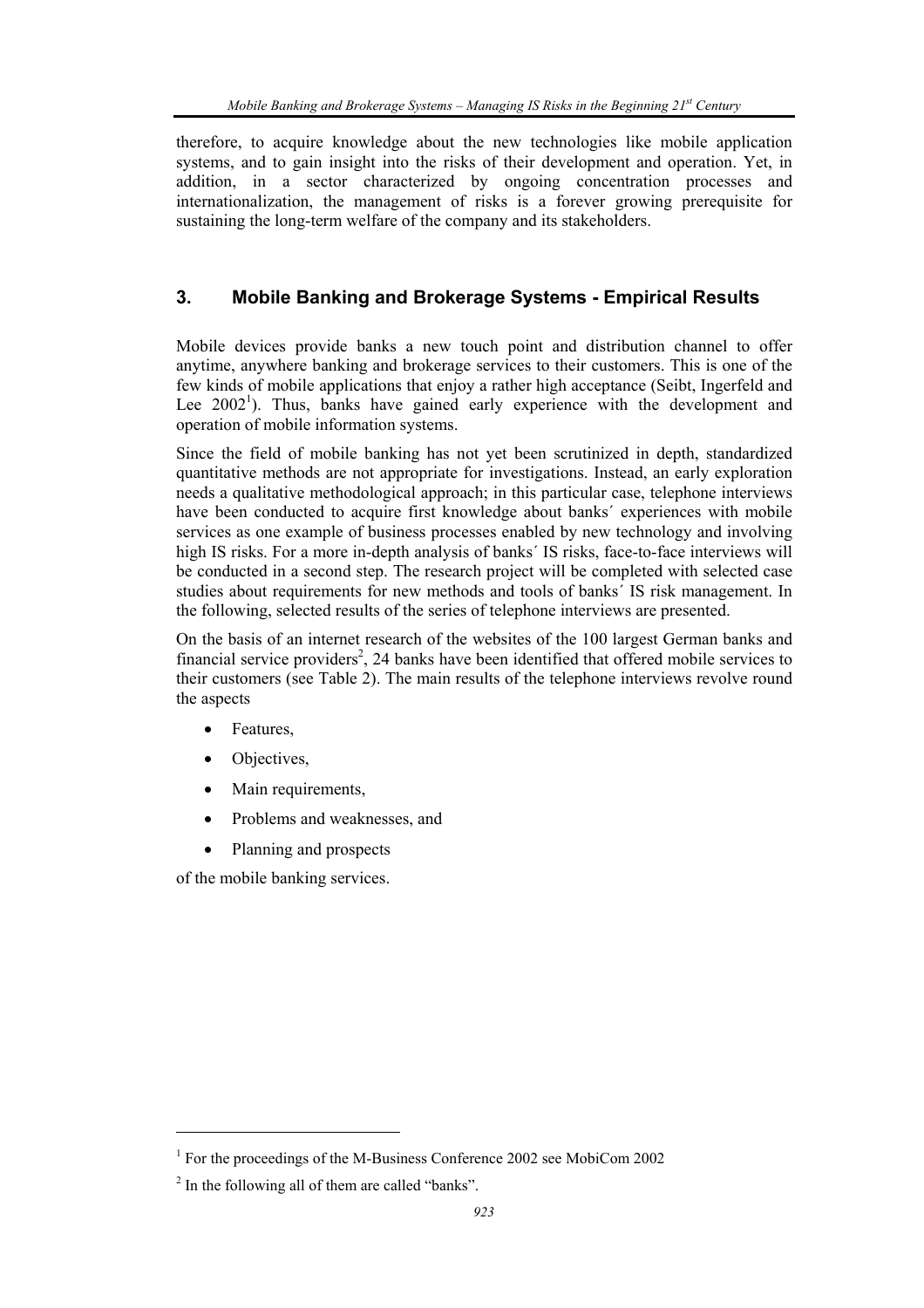| <b>Ranking Bank</b> |                                             | Total Assets | <b>Number of Employees</b> |
|---------------------|---------------------------------------------|--------------|----------------------------|
| 2001/2000           |                                             | 2001 (EUR)   | 2001                       |
|                     | 44/47 Baden-Württembergische Bank AG        | 25.402       | 2.684                      |
|                     | 11/10 Bankgesellschaft Berlin AG            | 189.163      | 16.485                     |
|                     | 2/2 Bayerische Hypo- und Vereinsbank AG     | 728.170      | 69.520                     |
|                     | 34/34 Berlin-Hannoversche Hypothekenbank AG | 42.996       | 592                        |
|                     | 36/35 BfG Bank AG/SEB AG                    | 38.719       | 4.732                      |
|                     | 4/4 Commerzbank AG                          | 501.312      | 39.481                     |
|                     | 31/32 Deutsche Bank 24                      | 50.562       | 15.402                     |
|                     | 1/1 Deutsche Bank AG                        | 918.222      | 94.782                     |
|                     | 20/18 DGZ DekaBank                          | 81.371       | 3.199                      |
|                     | 3/3 Dresdner Bank AG                        | 506.683      | 49.968                     |
|                     | 52/57 Frankfurter Sparkasse 1822direkt      | 16.300       | 2.318                      |
|                     | 39/40 Hamburger Sparkasse                   | 32.434       | 5.072                      |
|                     | 55/59 Kreissparkasse Köln                   | 15.155       | 2.473                      |
|                     | 8/7 Landesbank Baden-Württemberg            | 302.020      | 10.393                     |
|                     | 56/62 Nassauische Sparkasse                 | 15.143       | 2.747                      |
|                     | 10/11 Norddeutsche Landesbank Girozentrale  | 199.855      | 8.137                      |
|                     | 74/77 Oldenburgische Landesbank AG          | 8.657        | 2.569                      |
|                     | 14/23 Postbank AG                           | 139.820      | 10.400                     |
|                     | 94/99 Sparkasse Krefeld                     | 5.858        | 1.406                      |
|                     | 85/88 Stadt- und Kreissparkasse Leipzig     | 6.765        | 1.545                      |
|                     | 91/93 Stadtsparkasse Dortmund               | 6.342        | 1.521                      |
|                     | 59/64 Stadtsparkasse München                | 13.400       | 2.773                      |
|                     | 75/98 Sparkasse Nürnberg                    | 8.378        | 2.382                      |
|                     | 43/67 Volkswagen Financial Services AG      | 26.839       | 1.600                      |

*Table 2: Banks Offering Mobile Services (Data from Die Bank 7/2002, 8/2001)*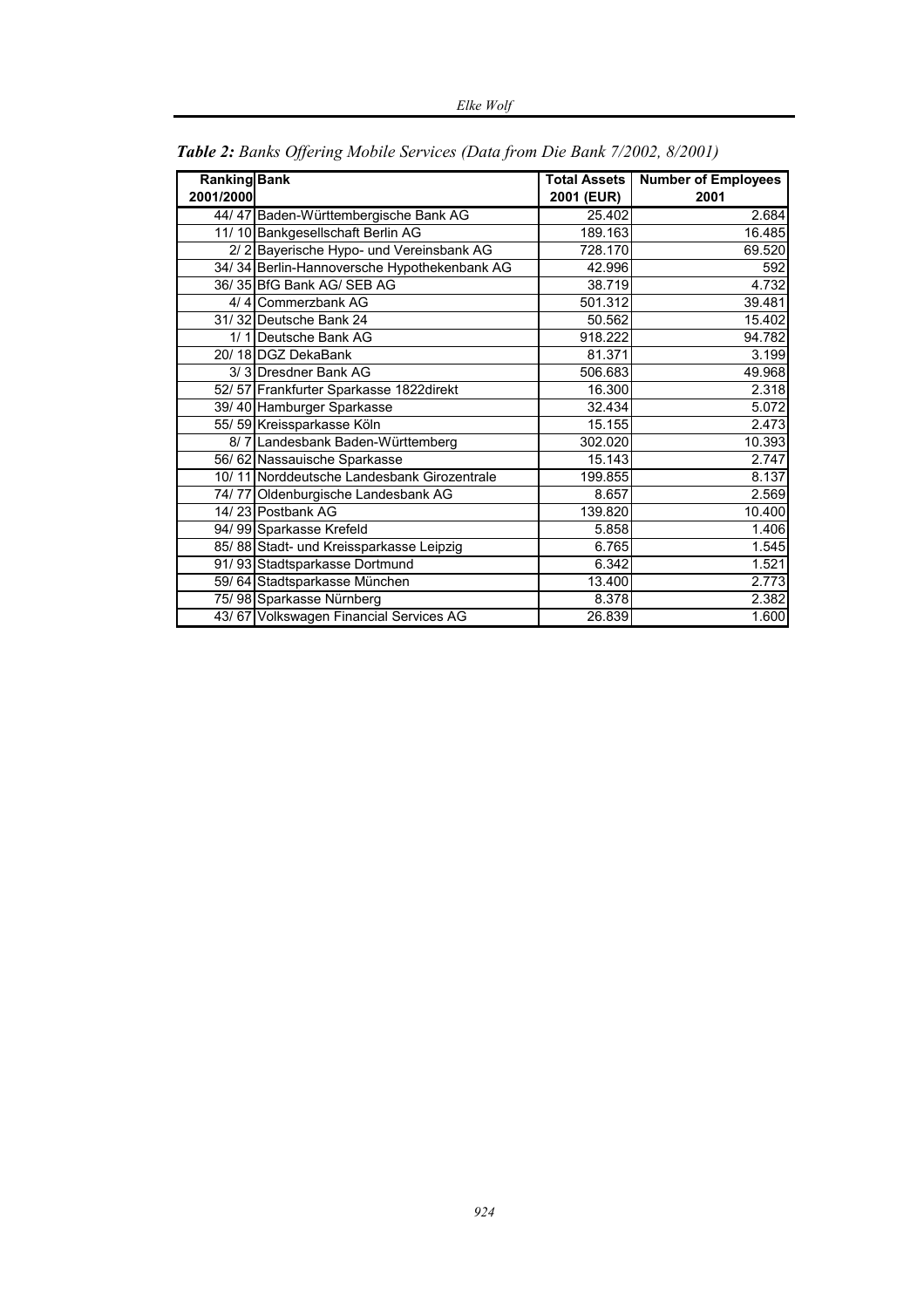| Bank                                |                         |                         |                         |                         |                         |                  |      |              |                           |                         |                |                |                 |                         |                         |                         |                |                |                         |             |        |                  |      |      |                |
|-------------------------------------|-------------------------|-------------------------|-------------------------|-------------------------|-------------------------|------------------|------|--------------|---------------------------|-------------------------|----------------|----------------|-----------------|-------------------------|-------------------------|-------------------------|----------------|----------------|-------------------------|-------------|--------|------------------|------|------|----------------|
|                                     |                         | $\sim$                  | S                       | 4                       | 5                       | $\mathbf{\circ}$ | Z    | $\infty$     | ၜ                         | $\tilde{a}$             | Ξ              | 57             | م.<br>ب         | $\dot{4}$               | 15                      | $\frac{6}{2}$           | 17             | $\frac{8}{1}$  | ę,                      | ຊ           | ank 21 | $\boldsymbol{z}$ | ಔ    | 24   |                |
|                                     | ank                     | <b>Bank</b>             | <b>Bank</b>             | Bank                    | <b>Sank</b>             | <b>Bank</b>      | 3ank | <b>Bank</b>  | Bank                      | ānk                     | <b>Sank</b>    | ă              | ank             | <b>Sank</b>             | Bank                    | 3ank                    | 3ank           | ă              | ă                       | <b>Bank</b> |        | Bank             | 3ank | 3ank | Sum            |
| <b>Features</b>                     |                         |                         |                         |                         |                         |                  |      |              |                           |                         |                |                |                 |                         |                         |                         |                |                |                         |             |        |                  |      |      |                |
| Check account balance, account      |                         | X                       |                         | $\mathbf{x}$            | x                       | X                | X    | $\mathsf{x}$ | $\boldsymbol{\mathsf{x}}$ | X                       | X              | X              |                 |                         | X                       | X                       |                |                |                         | X           |        | X                |      |      |                |
| statement                           |                         |                         |                         |                         |                         |                  |      |              |                           |                         |                |                |                 |                         |                         |                         |                |                |                         |             |        |                  |      |      | 14             |
| Stock price enquiries               | X                       | X                       |                         |                         | X                       | X                | X    | X            | X                         | X                       | X              | Χ              | X               | X                       |                         |                         |                |                | X                       |             |        |                  |      |      | 13             |
| Funds transfers to other accounts   |                         | X                       |                         |                         | X                       | χ                | X    |              | X                         |                         |                | X              |                 |                         | X                       | X                       |                |                |                         |             |        |                  |      |      |                |
|                                     |                         |                         |                         |                         |                         |                  |      |              |                           |                         |                |                |                 |                         |                         |                         |                |                |                         |             |        |                  |      |      | 8              |
| Enquire stock balance               |                         | X                       | X                       |                         | x                       | x                | x    |              |                           |                         | $\mathsf{x}$   | X              |                 |                         |                         | X                       |                |                |                         |             |        |                  |      |      | 8              |
| Buy and sell stock/ securities,     |                         | X                       | X                       | X                       | x                       | X                | X    |              |                           | X                       |                | X              |                 |                         |                         |                         |                |                |                         |             |        |                  |      |      |                |
| amend and cancel orders             |                         |                         |                         |                         |                         |                  |      |              |                           |                         |                |                |                 |                         |                         |                         |                |                |                         |             |        |                  |      |      | 8              |
| News (general economic or           | X                       |                         | X                       |                         |                         |                  |      | x            |                           |                         | X              |                | x               | X                       |                         |                         |                |                |                         |             | X      |                  |      |      |                |
| corporate)                          |                         |                         |                         |                         |                         |                  |      |              |                           |                         |                |                |                 |                         |                         |                         |                |                |                         |             |        |                  |      |      | $\overline{7}$ |
| Enquire the list and status of      |                         | X                       | X                       | X                       |                         | x                | X    |              |                           | X                       |                | X              |                 |                         |                         |                         |                |                |                         |             |        |                  |      |      |                |
| orders                              |                         |                         |                         |                         |                         |                  |      |              |                           |                         |                |                |                 |                         |                         |                         |                |                |                         |             |        |                  |      |      | $\overline{7}$ |
| Enquire indices                     | x                       |                         | X                       |                         | X                       |                  |      |              |                           |                         | X              |                | X               |                         |                         |                         |                |                |                         |             |        |                  |      |      | 5              |
| Stock market news                   | X                       |                         |                         |                         |                         |                  |      | X            |                           |                         |                |                |                 | X                       |                         |                         |                |                | X                       |             |        |                  |      |      | 4              |
| <b>SMS Limit Alerts, Watchlists</b> |                         |                         |                         | x                       |                         |                  |      |              | x                         | $\overline{\mathbf{x}}$ |                |                |                 |                         |                         |                         | x              |                |                         |             |        |                  |      |      | 4              |
| Check virtual stock balance         |                         | $\overline{\mathbf{x}}$ |                         | X                       |                         |                  |      | X            | X                         |                         |                |                |                 |                         |                         |                         |                |                |                         |             |        |                  |      |      | 4              |
| Contact information of the bank     |                         |                         |                         |                         |                         |                  |      |              |                           |                         |                |                |                 |                         |                         |                         |                |                |                         |             |        |                  |      |      |                |
| (Phone numbers for telephone        |                         |                         | X                       |                         |                         |                  |      |              |                           |                         |                |                | x               | x                       |                         |                         |                |                |                         |             |        |                  |      |      |                |
| banking, credit card service, call  |                         |                         |                         |                         |                         |                  |      |              |                           |                         |                |                |                 |                         |                         |                         |                |                |                         |             |        |                  |      |      |                |
| center)                             |                         |                         |                         |                         |                         |                  |      |              |                           |                         |                |                |                 |                         |                         |                         |                |                |                         |             |        |                  |      |      | 3              |
| Overview about all accounts         |                         |                         |                         |                         | X                       |                  | x    |              |                           |                         |                |                |                 |                         | X                       |                         |                |                |                         |             |        |                  |      |      | 3              |
| Change of deposit/ portfolio for    |                         | X                       | X                       |                         |                         | X                |      |              |                           |                         |                |                |                 |                         |                         |                         |                |                |                         |             |        |                  |      |      |                |
| securities                          |                         |                         |                         |                         |                         |                  |      |              |                           |                         |                |                |                 |                         |                         |                         |                |                |                         |             |        |                  |      |      | 3              |
| Information about new issues        | X                       |                         |                         | X                       |                         |                  |      |              |                           |                         | x              |                |                 |                         |                         |                         |                |                |                         |             |        |                  |      |      |                |
| (in case of consortium affiliation) |                         |                         |                         |                         |                         |                  |      |              |                           |                         |                |                |                 |                         |                         |                         |                |                |                         |             |        |                  |      |      | 3              |
| SMS confirmation of                 |                         |                         |                         |                         | X                       |                  |      |              |                           |                         |                |                |                 |                         |                         |                         | x              | X              |                         |             |        |                  |      |      |                |
| transacted orders                   |                         |                         |                         |                         |                         |                  |      |              |                           |                         |                |                |                 |                         |                         |                         |                |                |                         |             |        |                  |      |      | 3              |
| Fund price enquiries                | $\overline{\mathbf{x}}$ |                         | X                       |                         |                         |                  |      | x            |                           |                         |                |                |                 |                         |                         |                         |                |                |                         |             |        |                  |      |      | 3              |
| Terms and conditions, information   |                         |                         |                         |                         |                         |                  |      |              |                           |                         |                |                | x               |                         |                         |                         |                |                |                         |             |        |                  | x    |      |                |
| about interest rates                |                         |                         |                         |                         |                         |                  |      |              |                           |                         |                |                |                 |                         |                         |                         |                |                |                         |             |        |                  |      |      | $\overline{2}$ |
| Currency/ Exchange rate enquiry     | x                       |                         |                         |                         |                         |                  |      | x            |                           |                         |                |                |                 |                         |                         |                         |                |                |                         |             |        |                  |      |      | $\overline{2}$ |
| General information through SMS     |                         |                         |                         |                         |                         |                  |      |              |                           |                         |                |                |                 |                         |                         |                         |                | X              |                         |             |        |                  |      |      |                |
|                                     |                         |                         |                         |                         |                         |                  |      |              |                           |                         |                |                |                 |                         |                         |                         |                |                |                         |             |        |                  |      |      | 1              |
| Bank-specific WAP-Journal           | $\overline{\mathbf{x}}$ |                         |                         |                         |                         |                  |      |              |                           |                         |                |                |                 |                         |                         |                         |                |                |                         |             |        |                  |      |      | 1              |
| Check standing orders               |                         |                         |                         |                         |                         |                  |      |              | X                         |                         |                |                |                 |                         |                         |                         |                |                |                         |             |        |                  |      |      | 1              |
| Call money account postings         |                         |                         |                         |                         |                         |                  |      |              |                           |                         |                |                |                 |                         |                         |                         |                |                |                         |             |        |                  |      | x    | 1              |
| Security identification number      |                         |                         |                         |                         |                         |                  |      |              |                           | X                       |                |                |                 |                         |                         |                         |                |                |                         |             |        |                  |      |      |                |
| enguiry                             |                         |                         |                         |                         |                         |                  |      |              |                           |                         |                |                |                 |                         |                         |                         |                |                |                         |             |        |                  |      |      | 1              |
| Top and flop list of an index       | $\overline{\mathbf{x}}$ |                         |                         |                         |                         |                  |      |              |                           |                         |                |                |                 |                         |                         |                         |                |                |                         |             |        |                  |      |      | $\overline{1}$ |
| Stock charts                        | $\overline{\mathbf{x}}$ |                         |                         |                         |                         |                  |      |              |                           |                         |                |                |                 |                         |                         |                         |                |                |                         |             |        |                  |      |      | 1              |
| Subscribe for new issues            |                         |                         |                         | $\overline{\mathbf{x}}$ |                         |                  |      |              |                           |                         |                |                |                 |                         |                         |                         |                |                |                         |             |        |                  |      |      | 1              |
| New funds of the bank               | x                       |                         |                         |                         |                         |                  |      |              |                           |                         |                |                |                 |                         |                         |                         |                |                |                         |             |        |                  |      |      | 1              |
| Selection of investment companies   |                         |                         |                         |                         |                         |                  |      |              |                           |                         |                |                |                 |                         |                         |                         |                |                |                         |             |        |                  |      |      |                |
| and their funds                     | x                       |                         |                         |                         |                         |                  |      |              |                           |                         |                |                |                 |                         |                         |                         |                |                |                         |             |        |                  |      |      |                |
|                                     |                         |                         |                         |                         |                         |                  |      |              |                           |                         |                |                |                 |                         |                         |                         |                |                |                         |             |        |                  |      |      | 1              |
| Fonds charts                        | x                       |                         |                         |                         |                         |                  |      |              |                           |                         |                |                |                 |                         |                         |                         |                |                |                         |             |        |                  |      |      | 1              |
| Buy and sell funds                  |                         |                         |                         | x                       |                         |                  |      |              |                           |                         |                |                |                 |                         |                         |                         |                |                |                         |             |        |                  |      |      | 1              |
| News about currency/ exchange       | X                       |                         |                         |                         |                         |                  |      |              |                           |                         |                |                |                 |                         |                         |                         |                |                |                         |             |        |                  |      |      |                |
| rates                               |                         |                         |                         |                         |                         |                  |      |              |                           |                         |                |                |                 |                         |                         |                         |                |                |                         |             |        |                  |      |      | 1              |
| European Central Bank reference     | X                       |                         |                         |                         |                         |                  |      |              |                           |                         |                |                |                 |                         |                         |                         |                |                |                         |             |        |                  |      |      |                |
| prices/ rates                       |                         |                         |                         |                         |                         |                  |      |              |                           |                         |                |                |                 |                         |                         |                         |                |                |                         |             |        |                  |      |      | 1              |
| Euro exchange rate fixing           | x                       |                         |                         |                         |                         |                  |      |              |                           |                         |                |                |                 |                         |                         |                         |                |                |                         |             |        |                  |      |      | 1              |
| Special interest rates (EURIBOR,    |                         |                         |                         |                         |                         |                  |      |              |                           |                         |                |                |                 |                         |                         |                         |                |                |                         |             |        |                  |      |      |                |
| <b>LIBOR USD</b>                    | x                       |                         |                         |                         |                         |                  |      |              |                           |                         |                |                |                 |                         |                         |                         |                |                |                         |             |        |                  |      |      |                |
| and LIBOR GBP)                      |                         |                         |                         |                         |                         |                  |      |              |                           |                         |                |                |                 |                         |                         |                         |                |                |                         |             |        |                  |      |      | 1              |
| Currency calculator                 | X                       |                         |                         |                         |                         |                  |      |              |                           |                         |                |                |                 |                         |                         |                         |                |                |                         |             |        |                  |      |      | 1              |
| Sum (features per bank)             | 18                      | $\overline{\mathbf{8}}$ | $\overline{\mathbf{8}}$ | $\overline{\mathbf{8}}$ | $\overline{\mathbf{8}}$ | 7                | 7    | 7            | $\overline{6}$            | $\overline{6}$          | $\overline{6}$ | $\overline{6}$ | $5\overline{)}$ | $\overline{\mathbf{4}}$ | $\overline{\mathbf{3}}$ | $\overline{\mathbf{3}}$ | $\overline{2}$ | $\overline{2}$ | $\overline{\mathbf{2}}$ | 1           | 1      | 1                | 1    | 1    | 121            |

*Table 3: Features of Mobile Services Offered by 24 of the 100 Largest German Banks* 

| Table 4: Most Important Objectives for Offering a Mobile Service |  |  |
|------------------------------------------------------------------|--|--|
|------------------------------------------------------------------|--|--|

| <b>Bank</b><br><b>Most important objectives</b>                                | $\overline{ }$<br>쏟<br>त्व<br>m | $\sim$<br>ă | ო<br><b>Bank</b> | 4<br>ă<br>m | 5<br>Bank | $\overline{ }$<br>ank<br>m | $\infty$<br>$\frac{1}{2}$ | $\sigma$<br>$\frac{d}{dt}$<br>m | ە;<br><b>Bank</b> | $\overline{a}$<br>ă<br>m | $\sim$<br>$\overline{ }$<br>3ank | ొ<br>Ban k | 4<br>$\div$<br>$3a$ nk | $\frac{1}{2}$<br>ank<br>m | $\frac{6}{5}$<br>$\frac{1}{\pi}$ | 17<br>ank<br>m | $\frac{8}{1}$<br>Bank | 20<br><b>Bank</b> | $^{22}$<br><b>Bank</b> | ಔ<br><b>Bank</b> | 24<br>Bank | Sum |
|--------------------------------------------------------------------------------|---------------------------------|-------------|------------------|-------------|-----------|----------------------------|---------------------------|---------------------------------|-------------------|--------------------------|----------------------------------|------------|------------------------|---------------------------|----------------------------------|----------------|-----------------------|-------------------|------------------------|------------------|------------|-----|
| Implementing a multi-channel<br>strategy                                       | X                               | x           | x                | x           | X         |                            | X                         | X                               | x                 | X                        |                                  | x          | Y                      | x                         | X                                | x              | x                     |                   | x                      | x                |            | 18  |
| Improving customer relations/ CRM                                              | X                               | x           |                  |             |           | x                          | X                         |                                 | x                 |                          | x                                | x          | x                      | X                         | X                                | x              | X                     | x                 | x                      | x                |            | 15  |
| Developing special technical Know-<br>how                                      | X                               | x           | x                | x           | x         | X                          | X                         |                                 |                   | x                        | x                                | x          | X                      |                           |                                  |                |                       |                   |                        |                  |            | 11  |
| Reacting to activities of competitors                                          |                                 |             |                  |             |           |                            |                           | x                               | x                 |                          |                                  | x          |                        |                           | X                                | x              |                       | x                 | X                      | x                | x          | 9   |
| Merely a first attempt to estimate<br>customer acceptance of such a<br>service |                                 |             | x                | X           |           |                            |                           | X                               |                   |                          |                                  |            | x                      |                           |                                  |                |                       |                   |                        |                  | x          | 5   |
| Reducing the number of branches                                                |                                 |             |                  |             |           |                            |                           |                                 |                   |                          |                                  |            |                        |                           |                                  |                |                       |                   |                        |                  |            | 0   |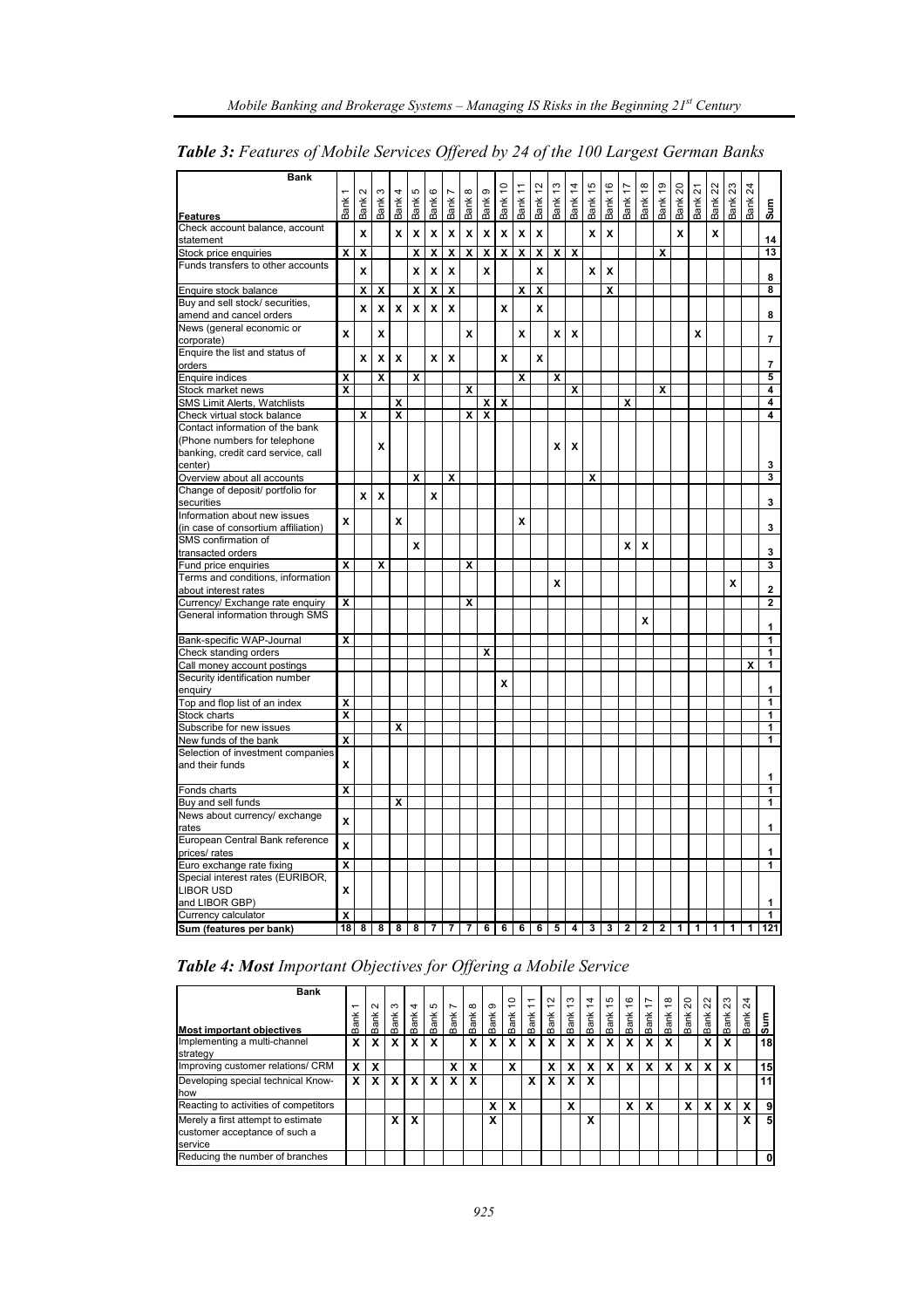As has been pointed out in Section 0 most banks adopt multi channel strategies. Thus, offering a mobile service was primarily aimed at facilitating that multi channel strategy and improving customer relations (see

Table **4**). Since only few banks have their own development teams, the issue of developing special technical know-how has been slightly less important. All interviewees seem to have had realistic expectations about the lack of a critical mass of customers that could have helped to reduce the number of branches.

| <b>Bank</b><br><b>Main requirements</b>                                                       | $\overline{ }$<br>Bank | $\sim$<br>ank<br>m | S<br>Bank | $\overline{4}$<br>Bank | 5<br>Bank | $\overline{ }$<br>Bank | $\infty$<br>Bank | ၜ<br>Bank ! | 5<br>Bank | $\tilde{=}$<br>Bank | $\tilde{c}$<br>ank<br>m | చ<br>Bank | 4<br>Bank | 15<br>Bank | $\frac{6}{5}$<br>Bank | $\overline{1}$<br>ă<br>œ | $\frac{8}{5}$<br>Bank | 20<br>Bank | ଅ<br>Bank | ಔ<br>ank<br>m | Z4<br>ă<br>m | Sum |
|-----------------------------------------------------------------------------------------------|------------------------|--------------------|-----------|------------------------|-----------|------------------------|------------------|-------------|-----------|---------------------|-------------------------|-----------|-----------|------------|-----------------------|--------------------------|-----------------------|------------|-----------|---------------|--------------|-----|
| High speed of development/ Short<br>time-to-market                                            |                        | x                  |           | X                      | x         |                        |                  |             | x.        | x                   | X                       | x         | x         |            |                       | x                        | X                     | χ          |           | x.            | $\mathbf{x}$ | 14  |
| Minimal development costs                                                                     | X                      |                    |           |                        | X         | x                      | x                | X           | <b>X</b>  | X                   |                         |           | x         | X          |                       |                          | X                     | x          | x         | X             | x            | 14  |
| High compatibility with the existing<br>architecture in respect of the systems<br>integration |                        | x                  | X         | X                      |           | x                      | x                | X           | <b>X</b>  |                     | X                       | x         |           |            | X                     | X                        |                       |            | x         |               | x            | 13  |
| Minimal system life cycle costs                                                               | X                      |                    |           |                        |           | x                      |                  | X           |           | x                   | X                       |           |           | x          |                       |                          |                       | x          |           |               | x            | 8   |
| Product differentiation in comparison<br>to the products of competitors                       |                        | X                  |           |                        | X         |                        |                  |             |           |                     |                         |           |           |            |                       |                          | x                     |            |           |               |              | 3   |
| High level of functionality/ broad<br>functional range                                        |                        |                    |           |                        |           | x                      |                  |             |           |                     |                         |           |           |            |                       |                          |                       |            |           |               |              |     |

*Table 5: Main Requirements in the Beginning of Mobile Banking Projects* 

Regarding the facts that the initiatives were triggered by the electronic and mobile commerce hype and competition in the banking industry is increasing (see Section 0), a rapid time-to-market was the most important requirement (**Table 5**). The scope of features was planned to be as wide as possible, including even transaction services that require back-office system integration. But due to high uncertainty about the technological progress and the feasibility of requirements regarding the available resources (particularly know-how), development costs were planned (but did not always turn out) to be minimal.

|  |  | <b>Table 6: Problems and Weaknesses</b> |
|--|--|-----------------------------------------|
|--|--|-----------------------------------------|

| <b>Bank</b>                                                                                                                                               |                               |                           |           |           |           |                                     |                  |                    |                  |         |                   |                   |         |            |         |                   |         |             |             |            |            |     |
|-----------------------------------------------------------------------------------------------------------------------------------------------------------|-------------------------------|---------------------------|-----------|-----------|-----------|-------------------------------------|------------------|--------------------|------------------|---------|-------------------|-------------------|---------|------------|---------|-------------------|---------|-------------|-------------|------------|------------|-----|
| Weaknesses                                                                                                                                                | $\overline{ }$<br><b>Bank</b> | $\sim$<br>ă<br>ő          | ო<br>Bank | 4<br>Bank | 5<br>Bank | $\overline{ }$<br>Bank <sup>-</sup> | $\infty$<br>Bank | $\sigma$<br>Bank ! | 5<br><b>Bank</b> | Bank 11 | 57<br><b>Bank</b> | 13<br><b>Bank</b> | Bank 14 | 15<br>Bank | Bank 16 | 17<br><b>Bank</b> | Bank 18 | 20<br>Bank: | ಜ<br>Bank 2 | 23<br>Bank | ¥.<br>Bank | Sum |
| Risk of acceptance                                                                                                                                        | X                             |                           | X         | X         |           | X                                   |                  |                    | X                | X       | X                 |                   | X       |            | X       | X                 | X       |             | X           | X          |            | 13  |
| Usability (Speed of data transfer,<br>display size, WAP navigation)                                                                                       |                               | X                         |           |           | X         | X                                   | <b>X</b>         | X                  | X                |         | X                 |                   | x       | X          |         |                   | X       | X           |             | X          |            | 12  |
| Technical problems (encryption,<br>different standards of devices/<br>configuration problems, interface<br>problems/complexity, display/ GUI<br>problems) | X                             | $\boldsymbol{\mathsf{x}}$ | X         | X         |           | X                                   |                  | X                  |                  |         | X                 |                   |         | x          | X       |                   |         |             | X           | X          | X          | 12  |
| Delay of technological development<br>(standardization, digital signatures,<br>UMTS, lack of an overall standard)                                         | $\mathbf{x}$                  | $\mathbf x$               |           | X         |           |                                     | X                |                    |                  |         | X                 |                   |         |            |         | X                 |         |             |             |            |            | 6   |
| Cost risks                                                                                                                                                | X                             | X                         |           |           |           |                                     |                  |                    |                  | X       | X                 |                   |         |            |         | x                 |         |             |             |            | x          | 6   |
| no profound analysis of costs and<br>benefits, no market analysis, no risk<br>analysis                                                                    |                               | $\mathbf{x}$              | X         | X         |           |                                     |                  |                    |                  |         | X                 |                   |         |            |         | x                 |         |             |             | X          |            | 6   |
| High costs for users (particularly with<br>UMTS in the future)                                                                                            |                               |                           |           |           |           |                                     | X                |                    | X                | X       |                   |                   | X       |            |         |                   |         |             |             |            |            |     |
| Start with a narrow scope of features<br>due to risks, service not attractive                                                                             |                               |                           |           |           |           |                                     | x                |                    |                  |         |                   | x                 |         |            |         | X                 | X       |             |             |            |            | 4   |
| Restrictions of SMS (content)                                                                                                                             |                               |                           |           |           |           |                                     |                  |                    |                  |         |                   |                   |         |            |         |                   |         | x           |             |            |            |     |
| Outsourcing problems                                                                                                                                      |                               |                           |           |           |           |                                     |                  | x                  |                  |         |                   |                   |         |            |         |                   |         |             |             |            |            |     |
| Time-consuming maintenance                                                                                                                                |                               |                           |           |           |           |                                     |                  |                    |                  | X       |                   |                   |         |            |         |                   |         |             |             |            |            |     |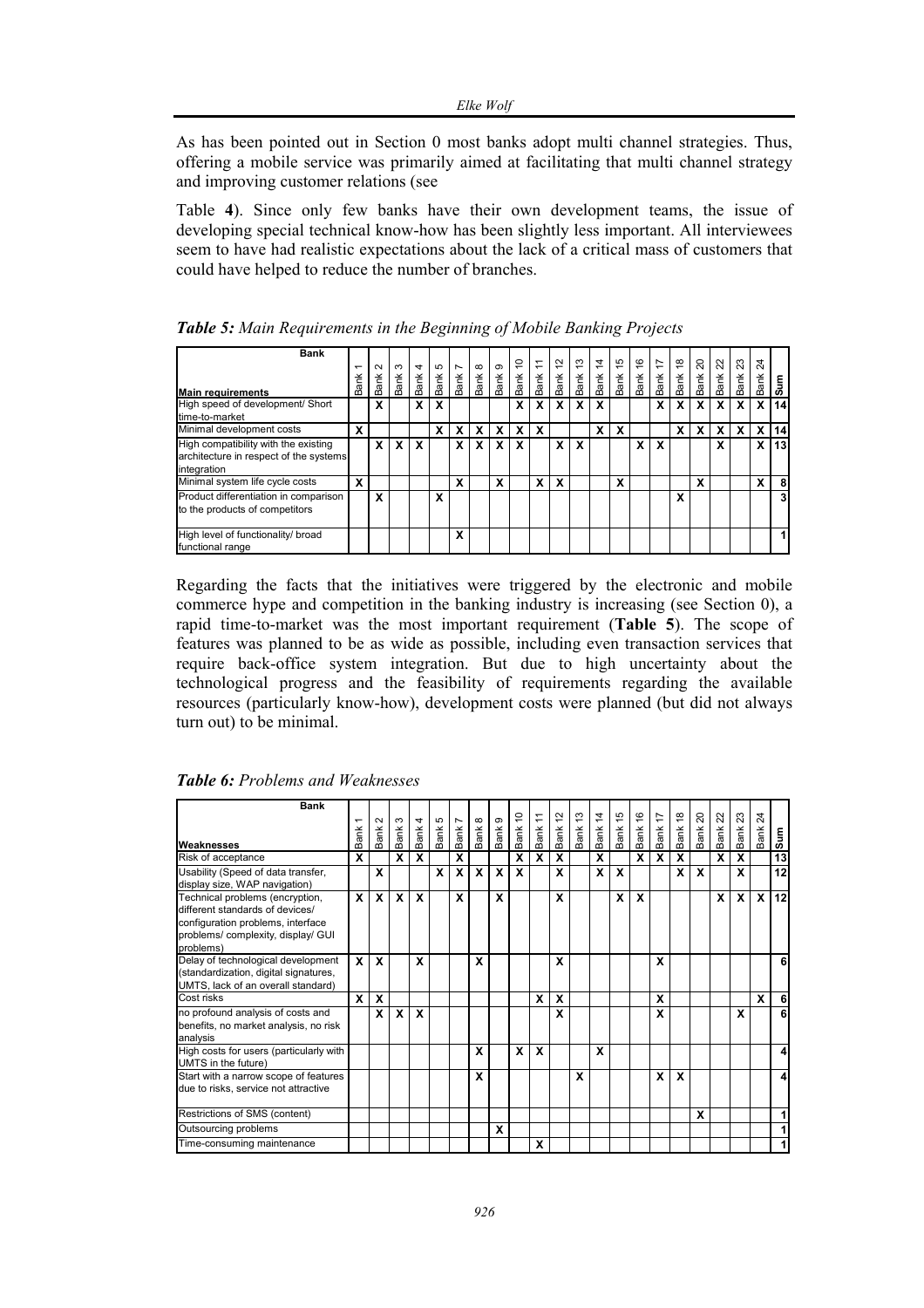The problems and weaknesses (**Table 6**) illustrate the main risk aspects the banks had to face, i.e. market (acceptance), technology (usability, technological development) and finally incalculable costs because of the high uncertainty about technology and resources. With the lack of profound analyses regarding costs and benefits as well as market potential that made cross-subsidizing between channels necessary, the interviewees give emphasis to the demand for an overall channel spanning risk management.

#### **Planning and Prospects**

Eighteen of the twenty-two banks said that there are no concrete projects on schedule for the time being. They intend to concentrate on maintenance and support of the developed services and to observe the market for further signals. One bank had planned to close the service. Only four banks (Bank 1, 4, 12, 22) had planned to launch new releases with an extended scope of features.

The main reasons that were given for not engaging in further activities are the risks due to the uncertainty of market and technological development on the one hand, facing high technological dependency and the lack of a critical mass of customers on the other.

## **4. The Need for an Operational IS Risk Management**

Our empirical study revealed that, despite the multiplicity of features that were intended at the beginning of the projects, banks had to cope with enormous risks after having decided to offer mobile banking and brokerage services to their customers, especially when the new systems had to be technically and organizationally integrated into existing back-office transaction systems. That is why most banks tried to keep investments low and finally offered only a small range of features. Examples of these IS risks are outlined in Table 7.

| <b>Risks</b>              |                                  | <b>External risks</b>                                 |                                                             |                              |
|---------------------------|----------------------------------|-------------------------------------------------------|-------------------------------------------------------------|------------------------------|
| <b>Main relevance</b>     | <b>System risks</b>              | <b>Process risks</b>                                  | <b>Personnel risks</b>                                      |                              |
| <b>System development</b> | Clarity of system requirements,  | Clarity of business processes                         | Specialty of know-how required Development of technological |                              |
|                           | comparability to existing        | that shall be supported by the                        | for system development                                      | standards (incompatible with |
|                           | systems                          | system                                                |                                                             | the applied technology)      |
|                           | Number and size of modules       | Choice of process model/                              | Availability of personnel, labour                           | Competitor activities        |
|                           |                                  | development procedure                                 | turnover rate                                               |                              |
|                           | Number and quality of            | Time-to-market                                        | Degree of outsourcing for                                   | Volatility of customer needs |
|                           | interfaces with the exinsting    |                                                       | system development                                          |                              |
|                           | infrastructure                   |                                                       |                                                             |                              |
| <b>System operation</b>   | Damages through                  | Inappropriate or unproved/ new Dependency on external |                                                             | Network damages, power       |
|                           | programming bugs, viruses,       | operational procedures                                | personnel for maintenance,                                  | breakdown                    |
|                           | infections                       |                                                       | quality of service level                                    |                              |
|                           |                                  |                                                       | agreements (SLA's)                                          |                              |
|                           | Backup failure, loss of data     | Unauthorized use (beyond                              | Insufficient organizational-                                | Unauthorized access,         |
|                           |                                  | defined responsibilities)                             | personnel embedding                                         | destructive hacks            |
|                           | Shortcomings/ defects of         | Workflow interdependencies                            | User error (intentionally or                                | Fraud                        |
|                           | human-machine-interfaces         | during transaction processing                         | unintentionally)                                            |                              |
| Complete life-cycle       | Dependency on new                | Strategic relevance of product                        | User know-how                                               | Market potential, market     |
|                           | technology, path dependency      | and market entry                                      |                                                             | dynamics                     |
|                           | Compatibility with existing      | Estimated life-cycle                                  | Communication structures,                                   | Legal and regulatory changes |
|                           | systems                          |                                                       | conflicts of interests                                      |                              |
|                           | Availability and quality of data | Project size, time and budget                         | Quality and scope of required                               | Theft, natural disasters     |
|                           |                                  | restrictions                                          | change for organizational-                                  |                              |
|                           |                                  |                                                       | personnel implementation, lack                              |                              |
|                           |                                  |                                                       | of user acceptance                                          |                              |

*Table 7: Examples of IS Risks* 

Regarding these risks, there are several current approaches coming into consideration that can contribute to a minimization or help to cope with them, such as process models, project management concepts, software process and quality improvement approaches and controlling aspects of IS management. But taking a closer look at these existing approaches, the crucial point is that each of them covers only some risk aspects. Even if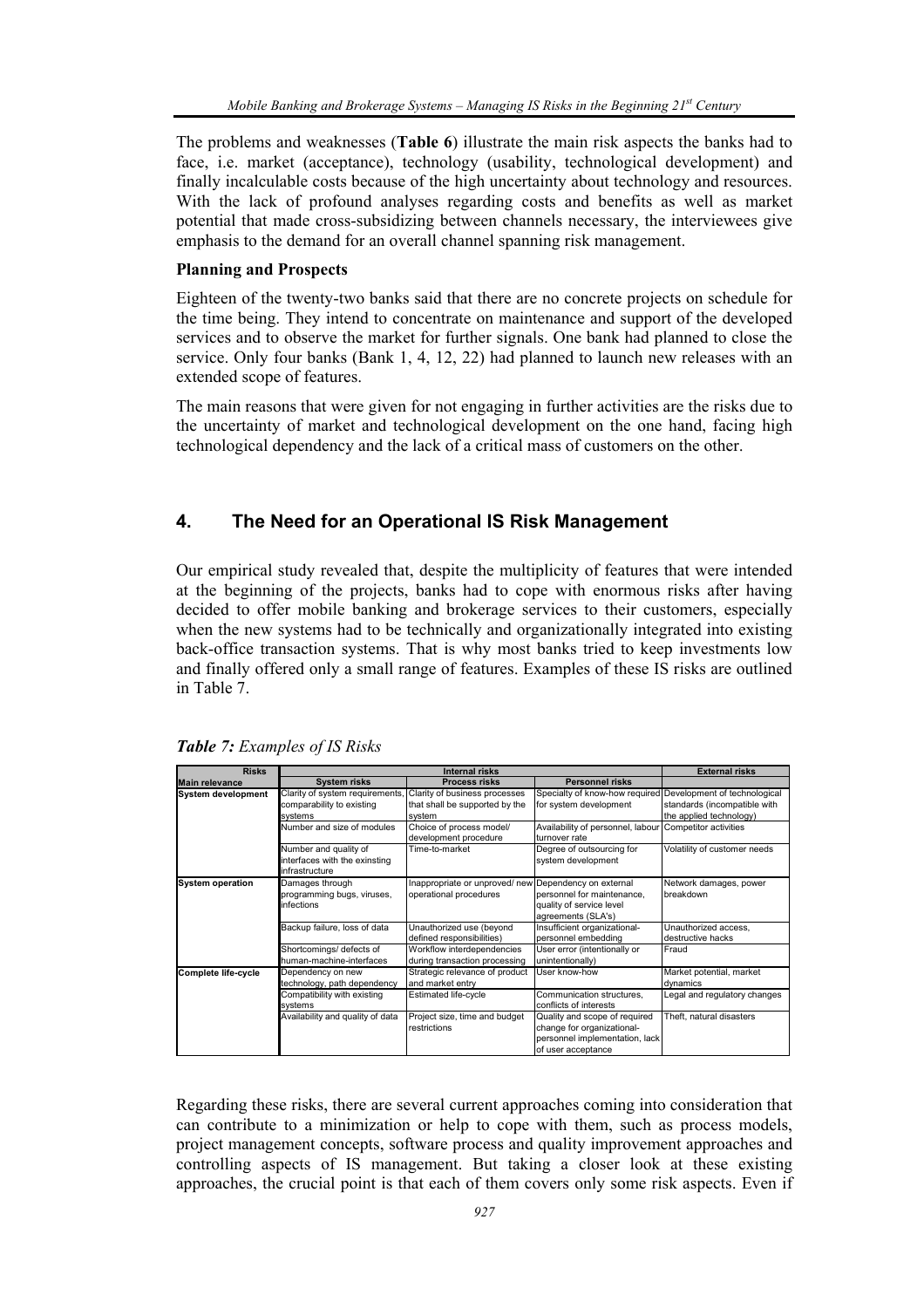all the approaches would be applied simultaneously, they have different perspectives and the activities would not necessarily complement each another. At the worst, the effects of risk minimizing attempts from different perspectives can foil and cancel out each other and even produce new risks. Sometimes discussions even revolve round the question, "Does risk management increase risk?" (The Economist 1999). With respect to the present situation described in Section 0, the need for an overall management of IS risks becomes evident.

As for banks, the Basel Committee for Banking Supervision has already established the requirement of a minimum capital charge for operational risks within Pillar 1 of the New Capital Accord (Basel Committee on Banking Supervision 1999, 2001). It defines operational risk as "the risk of direct or indirect loss resulting from inadequate or failed internal processes, people and systems or from external events" (Basel Committee on Banking Supervision 2001, p. 2) (see also the categories of IS risks in Table 7). Figure 3 shows the need for an operational IS risk management with respect to that definition.

A closer look at the first group of existing approaches "process models and project management" (see Figure 3) supports the statement about the shortcomings of existing approaches with regard to risk management.

Karlsson (2000) tries to throw some light on the confusing multitude of new process models that have been invented to overcome the restrictions of sequential/ phase models, while focusing on incremental development. Boehm (1995) suggests to solve that problem with three key life cycle milestones, i.e. Life Cycle Objectives, Life Cycle Architecture, and Initial Operational Capability, that can serve as anchor points for the software development process and thus offers a "riskdriven mix of flexibility and discipline" (Boehm 1995, p. 24). However, in recent times, several models have been developed that are summarized as "agile methods", of which the best known are Extreme Programming (XP) (Beck 2000), Scrum (Beedle et al. 2000), Dynamic Systems Development Method (DSDM) (Stapleton 1997) Crystal Methodologies (Crystal Methodologies 2003). Empirical findings show that agile methods prove to be particularly appropriate under certain conditions (Lindvall et al. 2002), whereas other models fit better for other software development settings.

Thus, it is argued that, even with the options of tailoring, there is no software development model that fits for most situations. A model, in fact, needs to be selected separately for each project according to specific aspects (Harmsen, Lubbers & Wijers 1995, Kemper & Wolf 2002).

Risk management has always been a matter to software project management. Boehm published already in 1989 a risk management concept for software projects consisting of two steps (Boehm 1989, p.2):

- Risk assessment: risk identification, analysis and prioritization
- Risk control: risk management planning, risk resolution and monitoring.

Though he emphasizes life-cycle orientation, the risks that are considered evolve from the development process. The "Top ten list of software risk items" ranges from "personnel shortfalls" and "unrealistic schedules and budgets" to "straining computer science capabilities" (Boehm 1989, p. 99).

All these approaches are not primarily dedicated to risk management; in fact, they consider risks under their specific perspectives.

The Basel Committee stated in its Consultation Document (2001, p. 18) on the basis of an empirical study conducted by the Risk Management Group (RMG): "For most banks the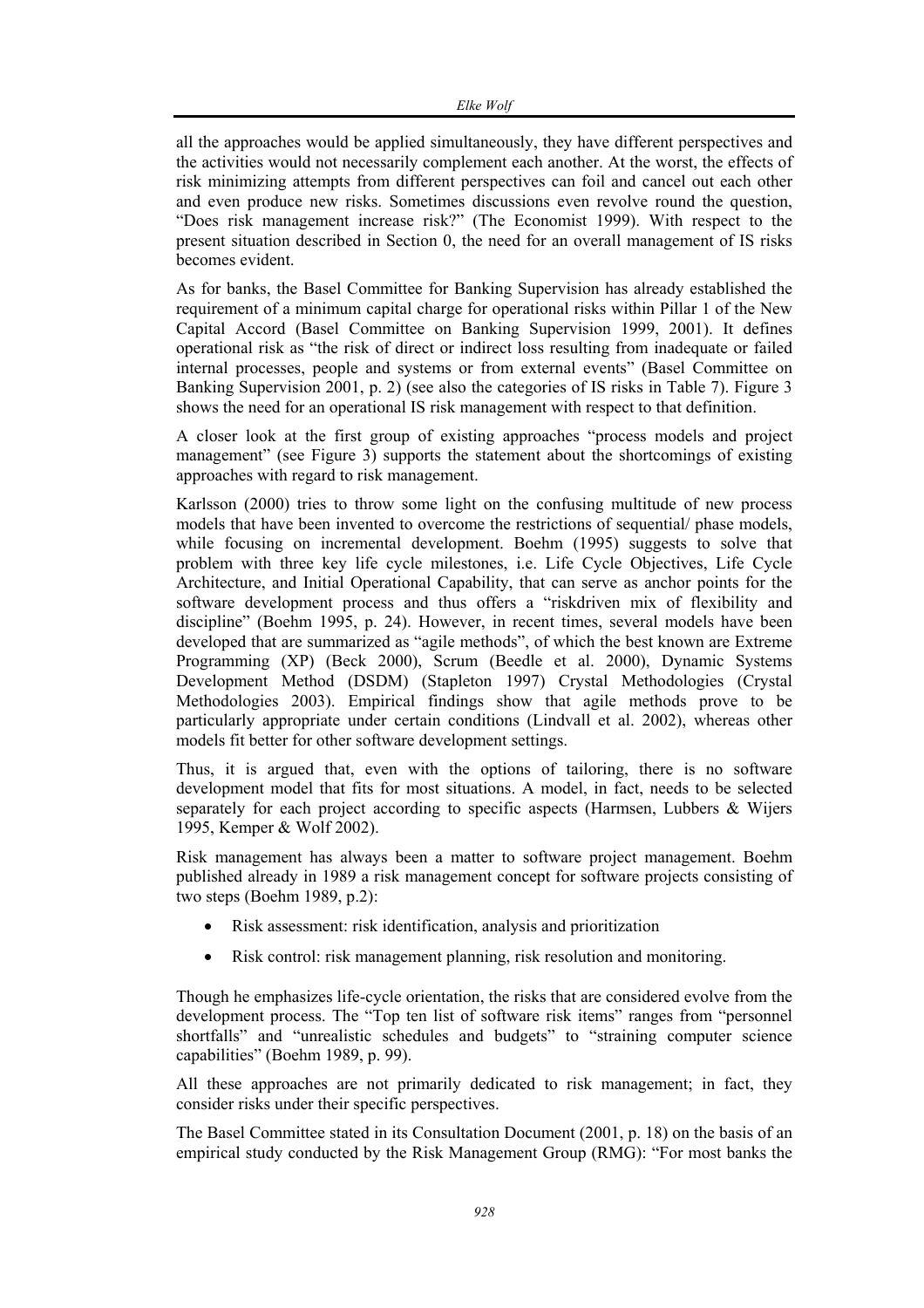tracking of risk indicators appears to be in its infancy, and a large number are not tracking indicators of any kind".

This is not only true for the IS risks in banks. Looking for overall risk management approaches covering IS risks there is one by the Software Engineering Institute at Carnegie Mellon University (SEI) focusing explicitly on software development projects and encompassing the activities "Identify, Analyze, Plan, Track, Control, Communicate" (Dorofee et al. 1996) and one by the Central Computer and Telecommunication Agency (CCTA) suggesting a cycle of the activities "Identify the risks and define a framework, assign risk ownership, evaluate the risks, set acceptable levels of risk (tolerance/'appetite'), identify suitable responses to risk, gain assurances about effectiveness, embed and review" (CCTA 2001).



*Figure 3: The need for an Operational IS Risk Management* 

In recent times risk management attracts increasing attention, regarding the number of publications, not only in the banking field. As main risk management activities there can be summarized

- Identification,
- Measurement and analysis,
- Mitigation,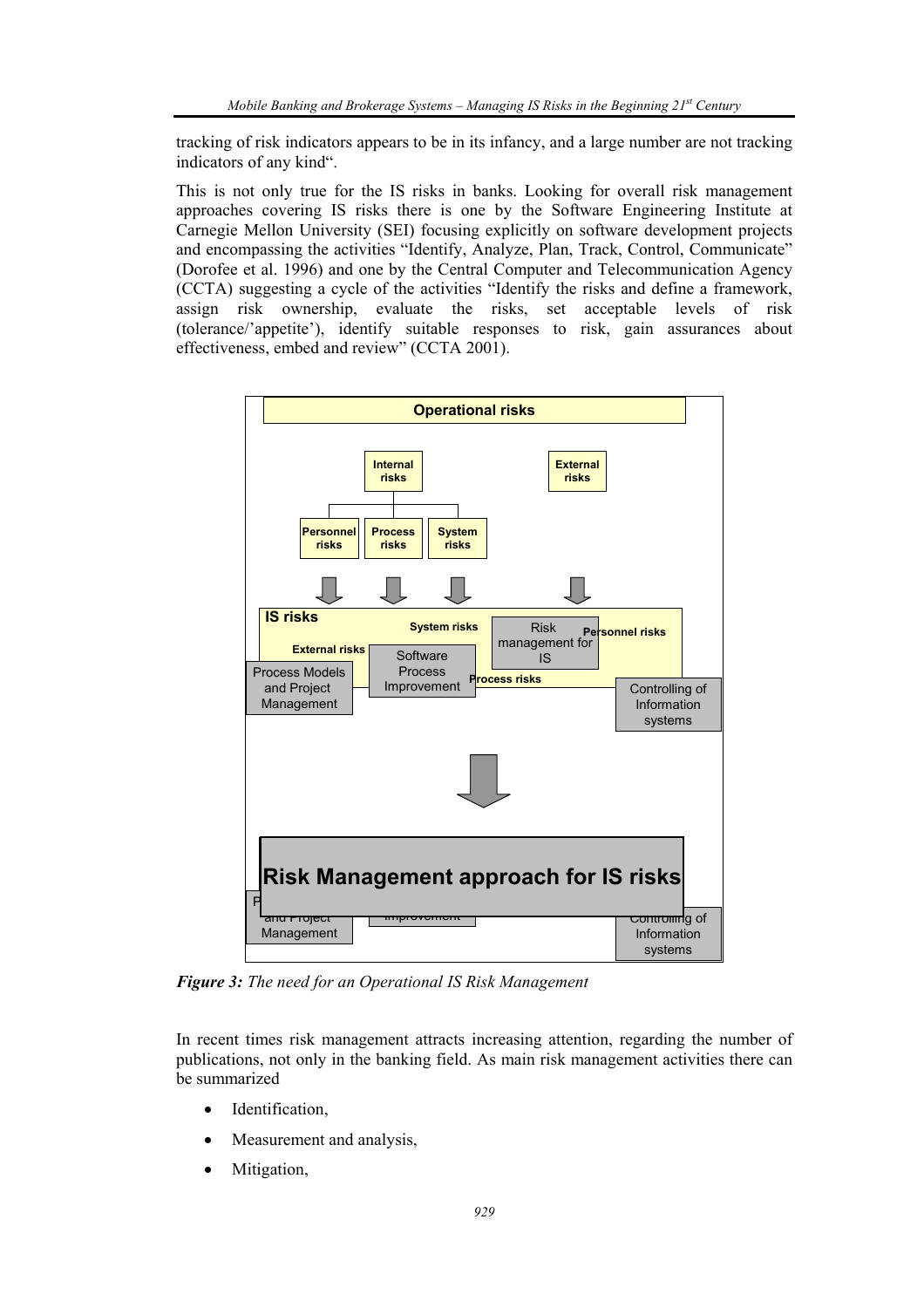• Monitoring and controlling.

Many ideas are based on check lists (Gaulke 2002) but there are also ideas based on stochastic modelling (Cruz 2002) and causal modelling (King 2001). Yet, only few approaches are implemented in practice. "However, in reviewing the progress of the industry in the measurement of operational risk, the Committee is aware that causal measurement and modelling of operational risk remains at the earliest stages." (Basel Committee on Banking Supervision 2001, p. 2).

One of the reasons for the industry to treat these ideas with reserve can be the huge effort that is needed to generate a data base in order to set up reference values. Such reference values can hardly be valid for a multitude of companies or even a whole industry sector but needs to be built on the companies´ organization-specific experiences.

Another reason can be that analytical models are too complex and prove to be far too rigid, so that the effort to apply them in practice is inadequate with regard to the benefits. That impression can also be biased because the benefits of a successful risk management are not visible or at least not clearly assignable to certain activities. If analytical models prove to be too rigid because of their prerequisites, simulation models could be the method of choice because they are flexible enough to be adjusted to real processes (Liebl 1995).

These aspects mentioned above already show that the requirements for risk management in practice first have to be explored and scrutinized in detail. Only on that basis a risk management approach that can be applied and be useful in practice.

## **5. Summary and Outlook**

This paper deals with the need of operational IS risk management in the beginning  $21<sup>st</sup>$ century with reference to mobile systems in the banking industry. It presents

- an outline of new challenges of the  $21<sup>st</sup>$  century,
- a description of the situation of banks being particularly exposed to these conditions
- selected results of a series of telephone interviews as the first of a three-step research process.

The empirical results, together with a theoretical investigation of existing approaches that are not explicitly dedicated, but have the potential to contribute to the minimization, of and coping with IS risks, span the space for further research steps. Current approaches, like process models, project management concepts, software process and quality improvement approaches and controlling aspects of IS management are considered to contribute to risk minimization but do not cover the whole field of IS risks; in fact, they discuss risk only from their specific perspective. Recent ideas for managing operational risk based on stochastic or causal modelling are not common in the industry. Reasons that can be relevant for the reserve of the industry are considered and lead to the conclusion that the industries´ requirements need to be assessed first. Thus, for a more in-depth analysis of banks´ IS risks, face-to-face interviews will be conducted with executives of banks´ IS department and executives in charge of companywide operational risk management in a second step. The research process will be finished with selected case studies about requirements for new methods and tools of banks´ IS risk management.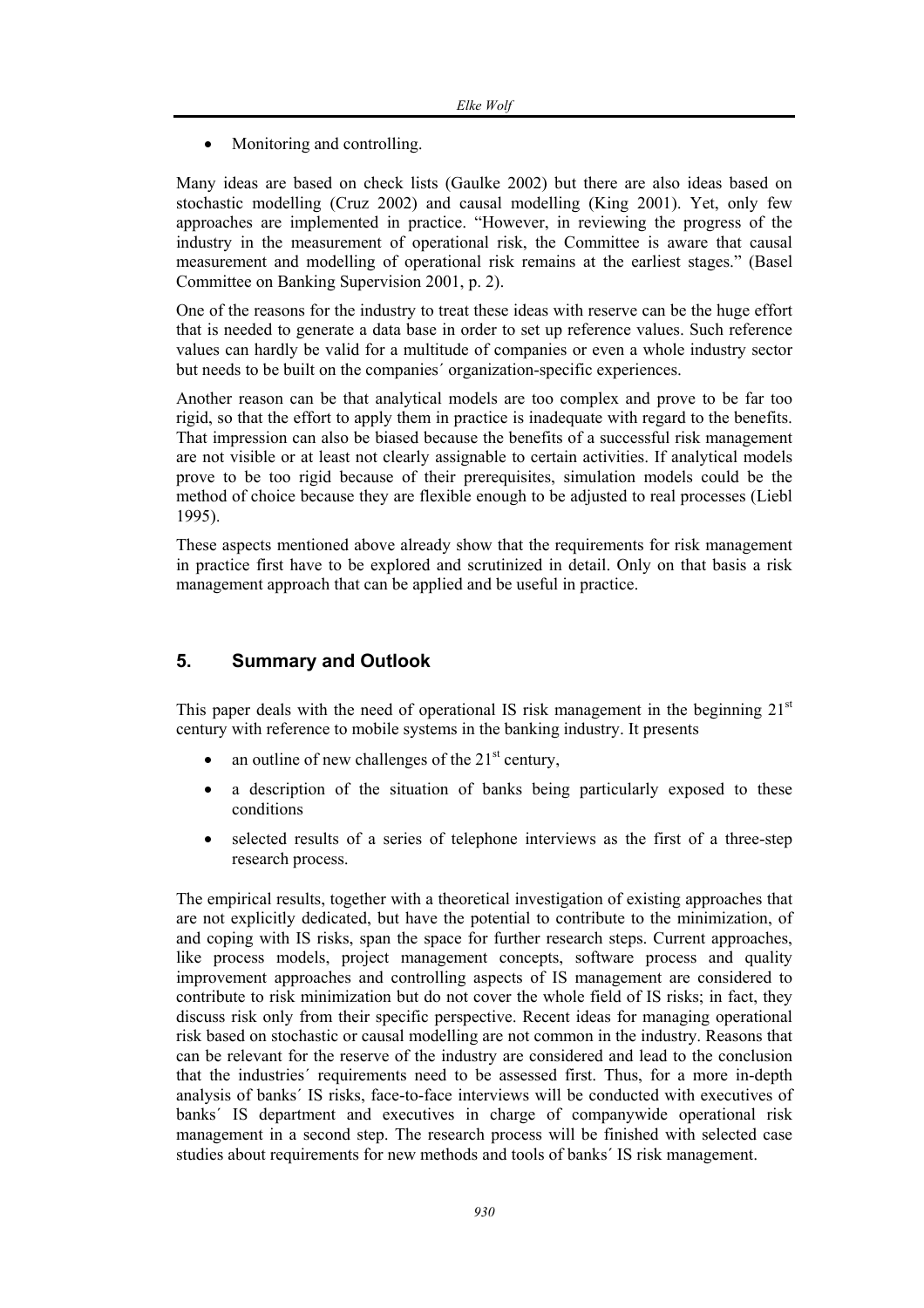Having scrutinized the concrete requirements in practice, a new risk management model will be developed; that can be, for instance, a simulation model that is flexible enough to be aligned to changing conditions in reality and highly customizable is developed and tested and consolidated in a pilot project.

#### **References**

- Arnold, U., Essig, M. and Kemper, H.-G. "Technologische Entwicklungen im mobilen Internet und ihre Rückwirkungen auf die Unternehmensstrategie" in A. T. Nicolai, T. Petersmann (eds.) Strategien im M-Commerce, Stuttgart 2001, pp. 101-128.
- Basel Committee on Banking Supervision "The New Basel Capital Accord Consultative Document". Basel, 2001. URL: http://www.bis.org/publ/bcbsca03.pdf
- Basel Committee on Banking Supervision "The New Basel Capital Accord Consultative Document". Basel, 2001. URL: http://www.bis.org/publ/bcbsca03.pdf
- Beck, K. "Extreme Programming Explained: Embrace Change". Reading 2000.
- Beedle, M., Devos, M., Sharon, Y., Schwaber, K., Sutherland, J. "SCRUM: An extension pattern language for hyperproductive software development". 2000. URL: http://st-www.cs.uiuc.edu/~plop/plopd4-submissions/P46.pdf
- Berghe, L. Van den "Corporate Governance in a Globalising world: Convergence or Divergence? A Euproean Perspective." Boston 2002.
- Bleicher, K. "Das Konzept Integriertes Management. Visionen Missionen Programme". 6th ed., Frankfurt New York, 1999.
- Boehm, B. "Anchoring the Software Development Process", URL: http://sunset.usc.edu/publications/TECHRPTS/1995/usccse95-507/ASP.pdf
- Boehm, B. "Software Risk Management". Washington 1989.
- CCTA, Central Computer and Telecommunication Agency (U.K.), Office of Government Commerce "Successful Guidelines on Managing Risks". London 2001.
- Cruz, M. G. "Modeling, Measuring and Hedging Operational Risk." Chichester 2002.
- Crystal Methodologies Crystal "Main Foyer". 2003, URL : http://www.crystalmethodologies.org
- "Die Top 100 der deutschen Kreditwirtschaft", Die Bank 2002, pp. 496-498
- "Die 100 größten deutschen Kreditinstitute", Die Bank 2001, pp. 596-597
- Dorofee, A. J., ,Walker, J. A., Alberts, C. J., Higuera, R. P., Murphy, R. L., Williams, R. C. "Continuous Risk Management Guidebook". SEI Software Engineering Institute, Carnegy Mellon University, Pittsburgh 1993, URL: http://www.sei.cmu.edu/products/publications/crm.guidebk.html
- *The Economist*, "The price of uncertainty", 12 June1999, pp. 65-66.
- European Central Bank, "The effects of technology on the EU banking systems". ECB publications, July 1999, URL: http://www.ecb.int/pub/pdf/techbnk.pdf.
- European Central Bank, "Annual Report 2001". ECB publications, April 2002, URL: http://www.ecb.int/pub/pdf/ar2001en.pdf.
- Gaulke, M. "Risikomanagement in IT-Projekten". Munich 2002.